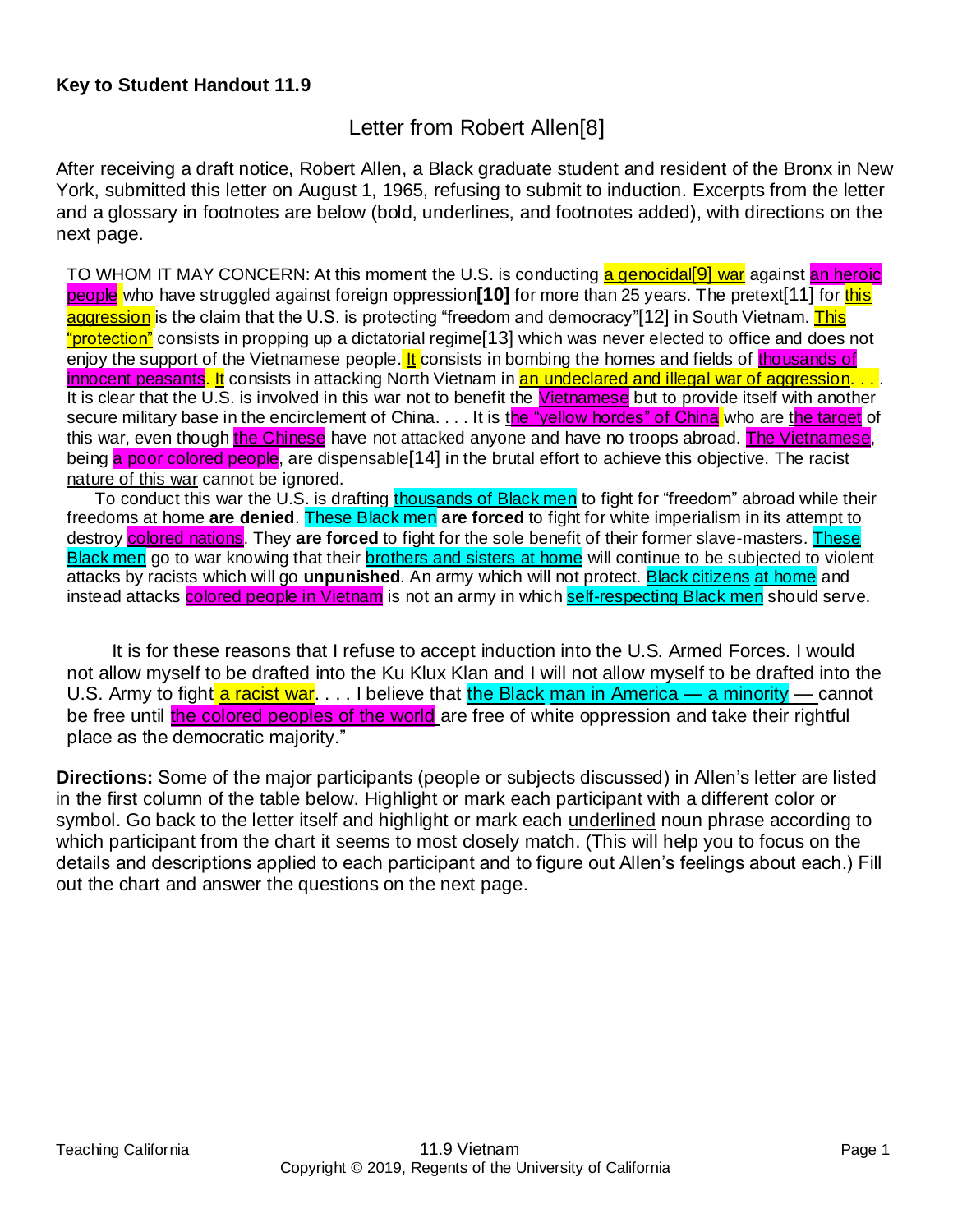| <b>Participants in Allen's</b><br>letter | <b>Details and descriptions</b><br>(from the text)                                                                    | <b>Summary of Allen's characterization</b><br>of each participant |
|------------------------------------------|-----------------------------------------------------------------------------------------------------------------------|-------------------------------------------------------------------|
| <b>The war itself</b>                    | - "genocidal"<br>- hurting innocent people<br>- not really protecting<br>- "illegal"<br>- "racist"<br>- "brutal"      | unjust, cruel, and oppressive<br>$\bullet$                        |
| <b>Black people in the U.S.</b>          | - "freedoms at home<br>denied"<br>- "forced to fight"<br>- "subjected to violent<br>attacks by racists"<br>- minority | - consistently treated unfairly<br>- not in a position of power   |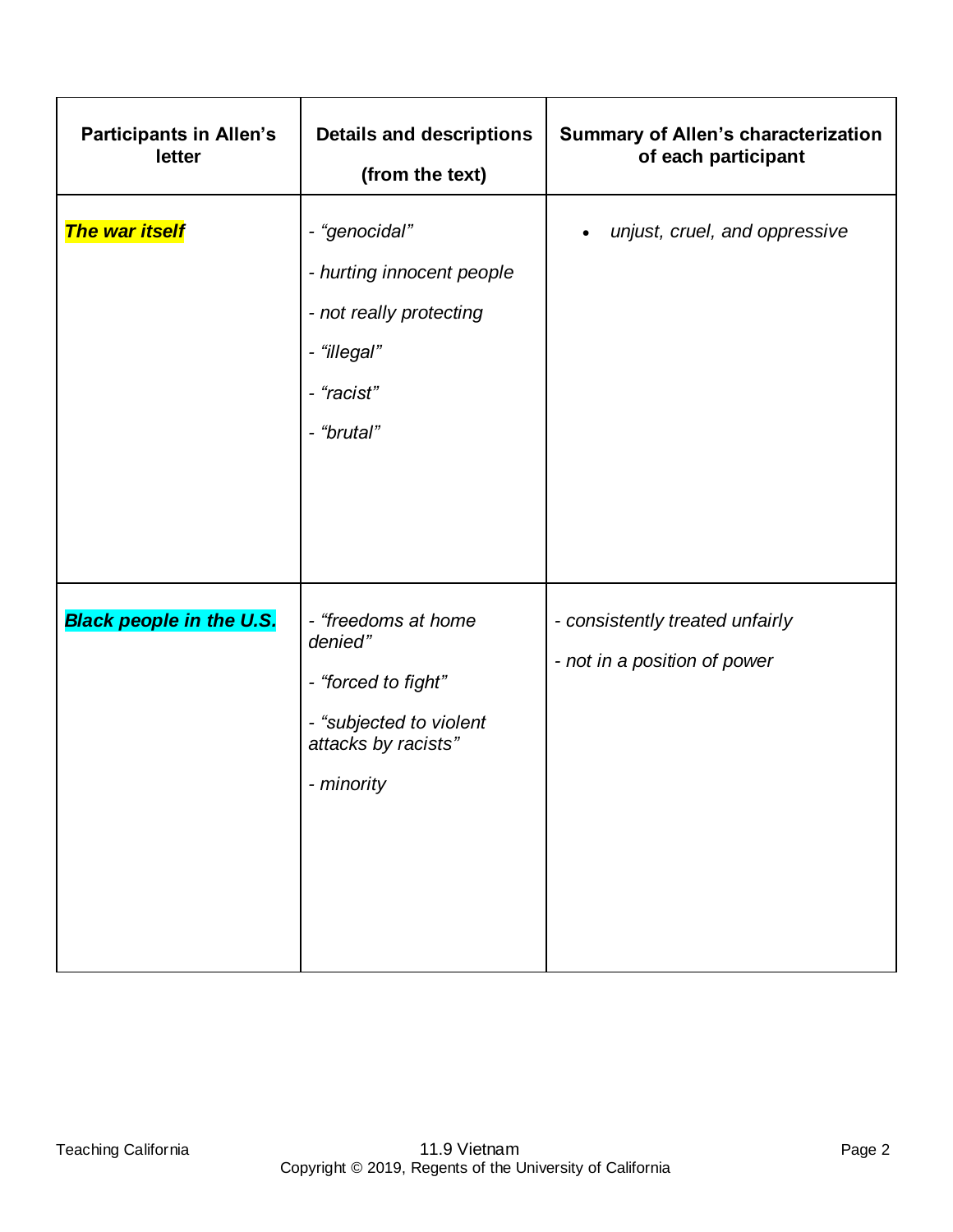| <b>People of color outside</b><br>the U.S.<br>(including the Chinese and<br>Vietnamese) | - "heroic"<br>- have fought for a long<br>time for freedom<br>- "innocent"<br>- "target"<br>- "poor" | - innocent and relatively helpless victims<br>of oppression |
|-----------------------------------------------------------------------------------------|------------------------------------------------------------------------------------------------------|-------------------------------------------------------------|
|                                                                                         |                                                                                                      |                                                             |

1. The **bolded** words in the letter are instances of passive voice in which Allen did not directly say who does each action. Who do you think he meant in each of these instances? (For example, Black men's freedoms "are denied" by whom?)

> *All of these instances seem to refer to either white Americans or the US government (which Allen characterizes as behaving in the interest of only white Americans).*

2. Looking at the data you gathered on your chart and your response to question 1, how do you think Allen's experience as a Black man in the United States shaped his view of the war? On what grounds did Allen object to the war?

> *Allen has faced oppression as a black man in the United States. He compares this oppression to that faced by the Vietnamese and Chinese as a result of the war and suggests that the US government is only seeking to expand its power, particularly over people of color. Allen saw the war as racist and wanted no part of it.*

3. Using what you've learned in this letter, but also thinking about the unit as a whole, what influence do you think the war in Vietnam may have had on movements for equality in the United States?

> *The disproportionate number of American minorities fighting and dying in Vietnam highlighted issues that these marginalized groups faced in the United States. This fueled antiwar protests which in turn fueled more energy to fight for justice at home.*